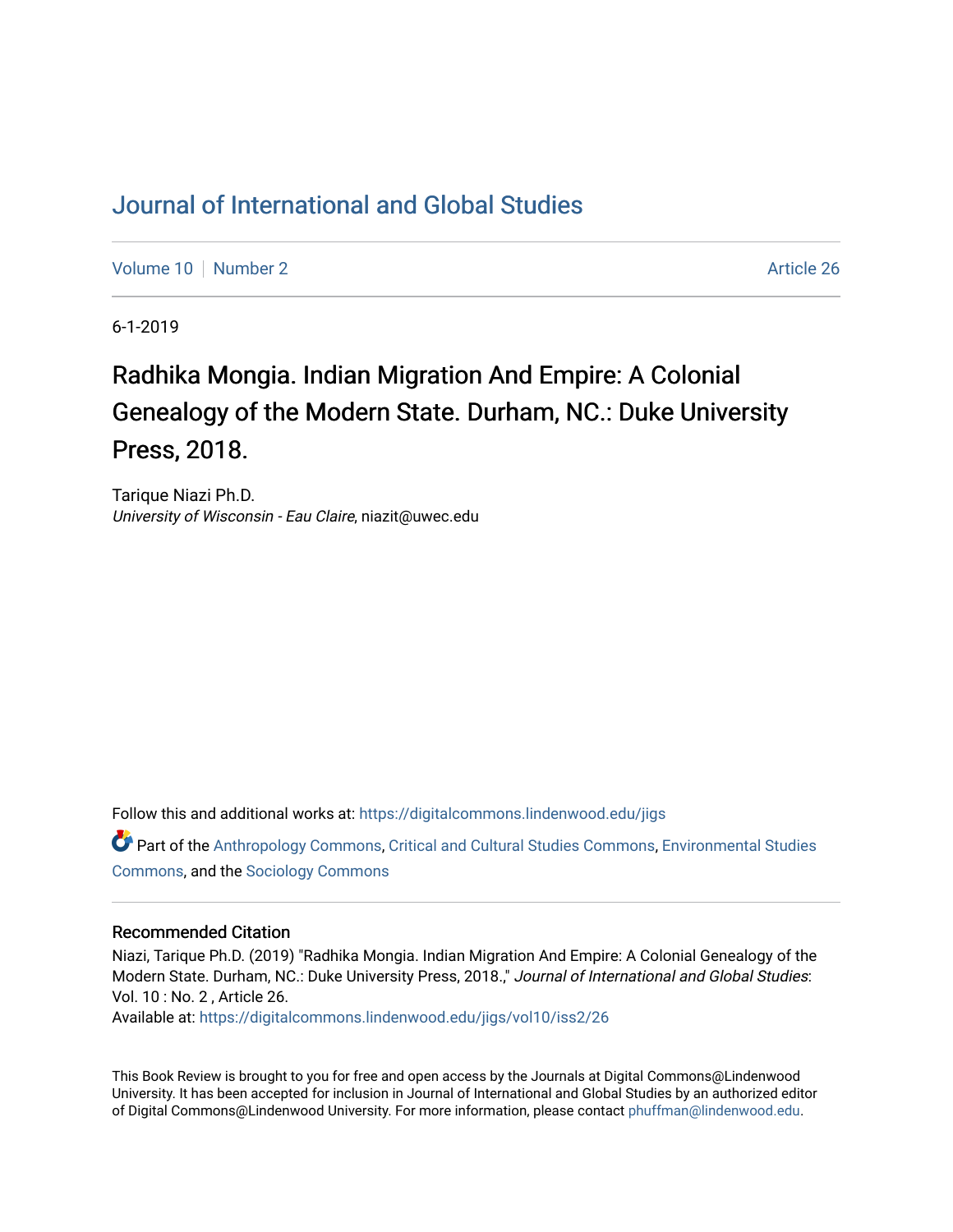## **Radhika Mongia.** *Indian Migration And Empire: A Colonial Genealogy of the Modern State***. Durham, NC.: Duke University Press, 2018.**

Marx famously chastised philosophers for their infatuation with 'interpreting the world,' while neglecting the need for its change. Is an act of "interpreting" bereft of revolutionary potential? Doesn't recasting the reality in newer and brighter light sometimes bear transformative potential? Radhika Mongia, a sociologist at York University, Toronto, Canada, persuasively demonstrates this metamorphic possibility by rereading Indian migration to South Africa in the early 20<sup>th</sup> century. She retrieves this otherwise richly researched historical event from a not-sodistant past and turns it into a vibrant explanation of the fading of an imperial state into a nationstate. The fact that catches Mongia's sharp vision is the antecedents and consequents of the migration of the Indian indentured labor to South Africa before and after the country's unification. While she duly brings out the plight of the forced migrants, her critical attention remains trained on what the migrants and their migration entailed, and how they altered world history.

In doing so she constructs a rearview mirror of history to draw events of yesteryear into sharp focus in contemporary life. Mongia's incisive hindsight upturns events and their subterranean motives to illuminate the whys and wherefores of Indian migration and how it transmuted into even bigger historical events. Her analysis of colonial Indian migration from British Empire traces a shift from a world dominated by empire-states into a world dominated by nation-states. She draws upon her expertise in historical sociology to explain the configuration and reconfiguration of power relations and their triggering impact on a train of events that could have not been foreseen. Mongia thus carves out an explanatory pathway that few historians dare take, let alone tread. For her, history and its subjects are not shards of fatalism, as historians generally tend to perceive or present; they are rather events that pulsate with life and burn with lifelike energy to create and recreate the world. She craftily infuses history of Indian migration with her imaginative, interpretative energy that births the meaning of the world around us.

She approaches her subject (of Indian migration to South Africa) with a meticulous and methodical examination of a protracted trajectory that sets the stage for the forced movement of the indentured labor from one British colony to the others scattered across continents. In Mongia's account, the end of slavery and slave labor on far-off colonial plantations triggered the need for their replacement. Since 1834, when slavery in British colonies was abolished, 1.3 million Indian indentured laborers were brought in to fill the void. Between 1834 and 1917, the Indian indentured labor was sent to twenty countries across the four continents. Their wellknown destinations included Mauritius, Reunion, Guyana, Trinidad, Jamica, Surinam, Guadeloupe, Fiji, Australia, Tanzania, Kenya, Uganda, and South Africa, which each boast of sizable numbers of descendants of Indian migrants to this day. The Indian indentured labor was disparagingly referred to, among others, as "Indians," "East Indians," "Asiatics," "Coolies," "Natives of India," and "Hindoos."

Mongia's major articulations on gendered nationalism, the formation of a nation-state with its racial and religious tropes, and the fading of an empire-state into a nation-state begin with the case of Indian indentured migration to South Africa. Prior to its union in 1910, South Africa consisted of four provinces: Natal, Transvaal, Cape and the Orange Free State. Most of the Indian migrants came to Natal and Transvaal – in that order. The British annexed Natal in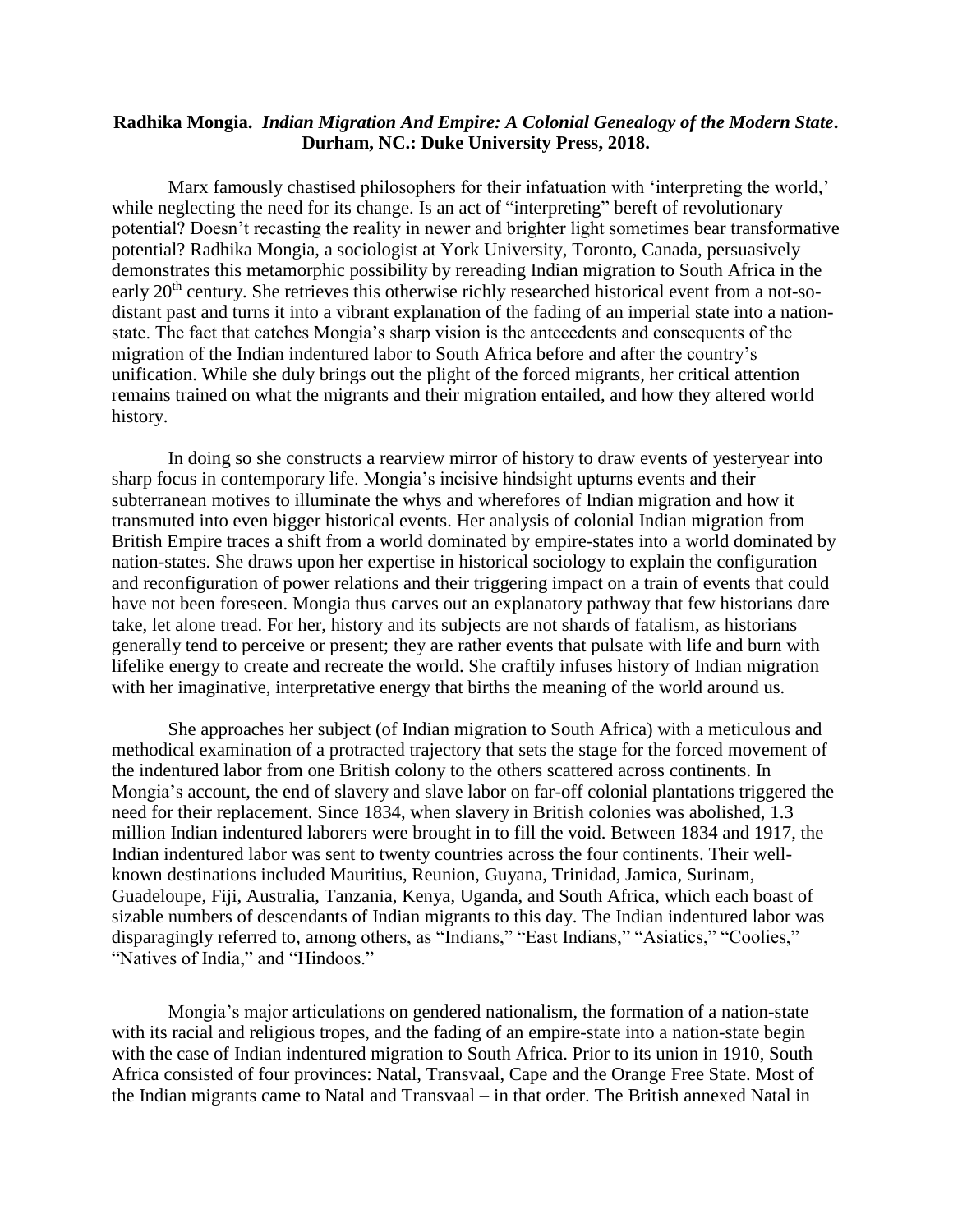1843, and fifteen years after India was brought under the direct rule of the British Crown in 1858. Mongia notes that by "the close of the 19<sup>th</sup> century, Natal, Transvaal, the Cape and the Free State instituted all manner of discriminatory legislation against "Asiatics" (p. 91), a term that encompassed Chinese as well. A case in point is the Transvaal that passed Law 3 in 1885, which denied "Asiatics" right to citizenship in the province, and confined them to "certain locations." Even in these "certain locations, "Asiatics" had their right to own fixed property restricted. Here Mongia demonstrates a tension between a racializing South African state and the liberal-progressive ethos of British imperial state, the resolution of which, in a cruel joke, inflicts further indignity upon "Asiatics." "The imperial state," Mongia writes, "disallowed the restriction of Indians (as British subjects) to certain locations on the grounds of race but agreed to the legislation if it was framed in terms of safeguarding public health on account of "dirty habits" of the Indians" (p. 91). In other words, the British imperial state and its liberalprogressive ethos agreed to the restricted movement of Indian migrants for "hygienic" reason, but outlawed it for "racial" reason. By this logic, the British imperial state disagreed that Indians should be restricted to "certain locations" because they were "Indians," but agreed to their restricted movement for being "dirty?" One may wonder which is worse: having been restricted for being "Indians," or for being "dirty?"

The discriminatory legislation was to affect tens of thousands of Indians, who like Mauritius and the Caribbean, were moved to Natal to work there on sugar plantations, in coal mines and on railroad. Their migration suspended in 1866, after the world was hit by depression in the wake of the American civil war, and a decline in demand for sugar in Great Britain. It was resumed again in 1874 only to be terminated in 1911 by which date, Mongia reports, 152,184 Indians had already been brought to Natal under indenture. The growing Indian population in Natal was accorded three classifications: (a) Indentured Indians; (b) ex-indentured Indians and their descendants, the colonial-born Indians, and (c) predominantly Muslim and Parsi Gujrati traders who voluntarily migrated and settled in different colonies. The latter category also included a young attorney named Mohandas Karamchand Gandhi.

Over time, Indian migrants of all stripes had grown into a vibrant Indian diaspora, which further invited discriminatory measures. One such measure was legal and judicial annulment of "Indian marriage" (of both Hindu and Muslim Indians), which Gandhi mobilized against with what Mongia describes as "gendered nationalism." In protest, Gandhi's calls for *Satyagraha* (passive resistance) in 1906-1911 honed his political tactics of nonviolence, which traveled with him on his later journey to his native India, which was, then, under British imperial rule and remained so until 1947. Gandhi and his newspaper, *Indian Opinion*, grew into the loudest voices against such restrictions as 'marriage license' for Indian migrants, and refusal to recognize their 'Indian marriage' solemnized by Indian customs and religious orders.

These restrictions were emblematic of early  $20<sup>th</sup>$  century South Africa that was resounding with the rising crescendo of exclusionary nationalism. In this evolving xenophobic environment, Indian migrants began to find themselves, both literally and metaphorically, 'outliers.' In such turn of 'otherizing' events, just as the Indian elite found common cause with the Indian diaspora, so did the tens of thousands of Indian workers toiling in South African coal mines and on sugar plantations. Mongia goes to great lengths to mine history for such historical developments as one of Indian miners' fabled strikes that changed their future and the future of the Indian elite. A strike of indentured workers in the coal mines in northern Natal was announced on October 15, 1913. Within two weeks, about 5,000 indentured Indian workers from the mines and railways were on strike and willing to court arrest. By November of that year, the